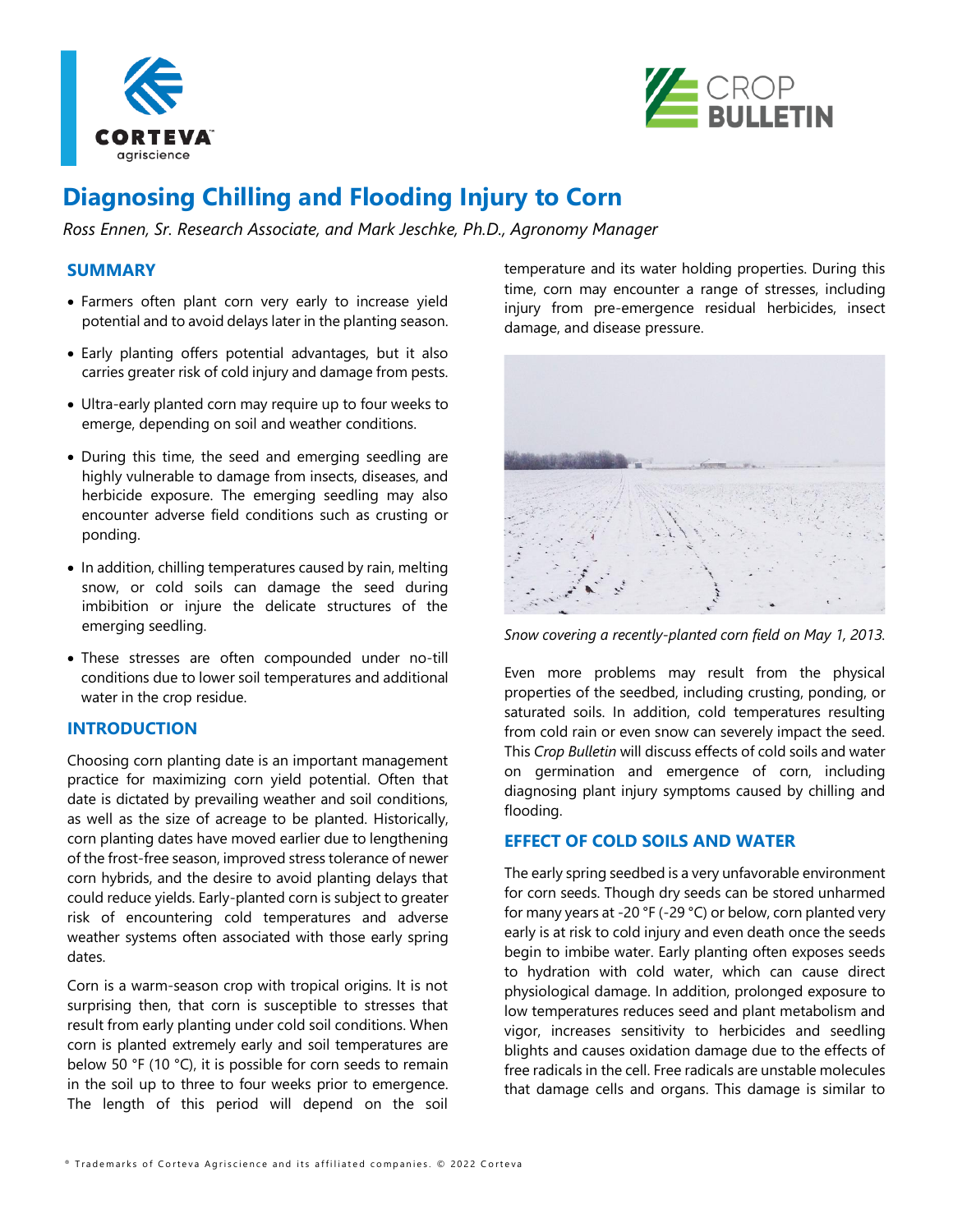damage that occurs in mammalian cells during aging and sun exposure.

When the dry seed imbibes cold water as a result of a cold rain or melting snow, imbibitional chilling injury may result. The cell membranes of the seed lack fluidity at low temperatures, and under these conditions, the hydration process can result in rupture of the membranes. Cell contents then leak through this rupture and provide a food source for invading pathogens. Cold water can similarly affect seedling structures as they begin to emerge.

Corteva Agriscience routinely conducts research studies on corn germination and emergence in stressful environments, in fields where soil temperatures are at or below the minimum recommended threshold for planting corn. Results of these studies have shown that temperatures at or below 50 °F (10 °C) are often detrimental to the germination and emergence process, especially if they persist long after planting (Table 1).

**Table 1.** Planting dates, average soil temperature the week after planting, cumulative precipitation the week after planting, days to emergence, and final stand in Corteva Agriscience research plots in 2018.

| <b>Location</b>  | <b>Plant</b><br><b>Date</b> | <b>Soil</b><br><b>Temp</b> | Precip. | <b>Days</b><br>to VE* | <b>Stand</b><br>$\star$ |
|------------------|-----------------------------|----------------------------|---------|-----------------------|-------------------------|
|                  |                             | °F                         | in      |                       | %                       |
| Riverdale, MI**  | April 11                    | 38                         | 1.19    | 23                    | 73                      |
| Janesville, WI** | April 11                    | 39                         | 1.29    | 21                    | 79                      |
| Johnston, IA**   | April 12                    | 42                         | 1.54    | 19                    | 83                      |
| Eau Claire, WI   | April 27                    | 51                         | 0.46    | 10                    | 89                      |
| Moorhead, MN     | April 30                    | 50                         | 0.82    | 12                    | 91                      |
| Olivia, MN       | May 5                       | 57                         | 0.19    | 12                    | 94                      |
| Flandreau, SD    | May 4                       | <b>NA</b>                  | 0.82    | 13                    | 95                      |

\* Values reflect averages of multiple hybrids planted at each location

\*\* Locations characterized as high stress environments for germination and emergence.

In Corteva research studies conducted in 2018, days to emergence and percent final stand varied considerably depending on the average soil temperature and rainfall during the week following planting. Three research locations experienced average soil temperatures below 50 °F (10 °C) with greater than 1 inch (2.5 cm) of rainfall the week following planting. These locations had substantially longer time to emergence and lower stand establishment than locations with soil temperatures above 50 °F (10 °C) and less rainfall. These data show that cold, wet soils after planting can have serious consequences for stand establishment. However, the degree of damage will vary

with soil type and is generally greater in heavier or poorly drained soils.

# **FLOODING EFFECTS ON EMERGENCE**

Flooding can have an equally devastating effect on seedling emergence and survival as cold soils. Most corn hybrids can only survive for 24 to 48 hours under water, with smaller seedlings suffering the most damage. Flooding damages corn biochemically. By impairing mitochondria, it causes release of free radicals which damage cell membranes. Flooding also causes oxygen starvation and shifts the plant's metabolic processes to anaerobic fermentation. Resulting acidosis (low pH) can kill the cells. At a minimum, flooding reduces the plant's metabolic rate, making seedlings more sensitive to disease, insects, and herbicides. In fact, many disease-causing fungi such as *Pythium* thrive in standing water. Seedlings that are weakened by flooding or cold damage usually succumb to disease if the pathogen is present in the soil.

Flooding damage does not only occur in obvious ponded areas of a field. If fields are completely saturated to the soil surface and remain that way due to continual rain or limited drainage, seeds and non-emerged seedlings are under water. Flooding damage may occur in these areas just as in ponded areas.



*Field with saturated soil following spring rainfall.*

# **DIAGNOSING POOR STAND ESTABLISHMENT**

Careful examination of damaged seedlings can provide clues into the likely causes of stand establishment problems following early planting or abnormally cold weather conditions. Table 2 lists the main symptoms and likely causes of early season damage. Figures 1-5 show diagnostic images of chilling and flooding damage to corn seedlings during germination and emergence.

# **CORTEVA AGRISCIENCE RESEARCH**

For decades, plant breeders have selected within the natural variation expressed by corn genotypes to develop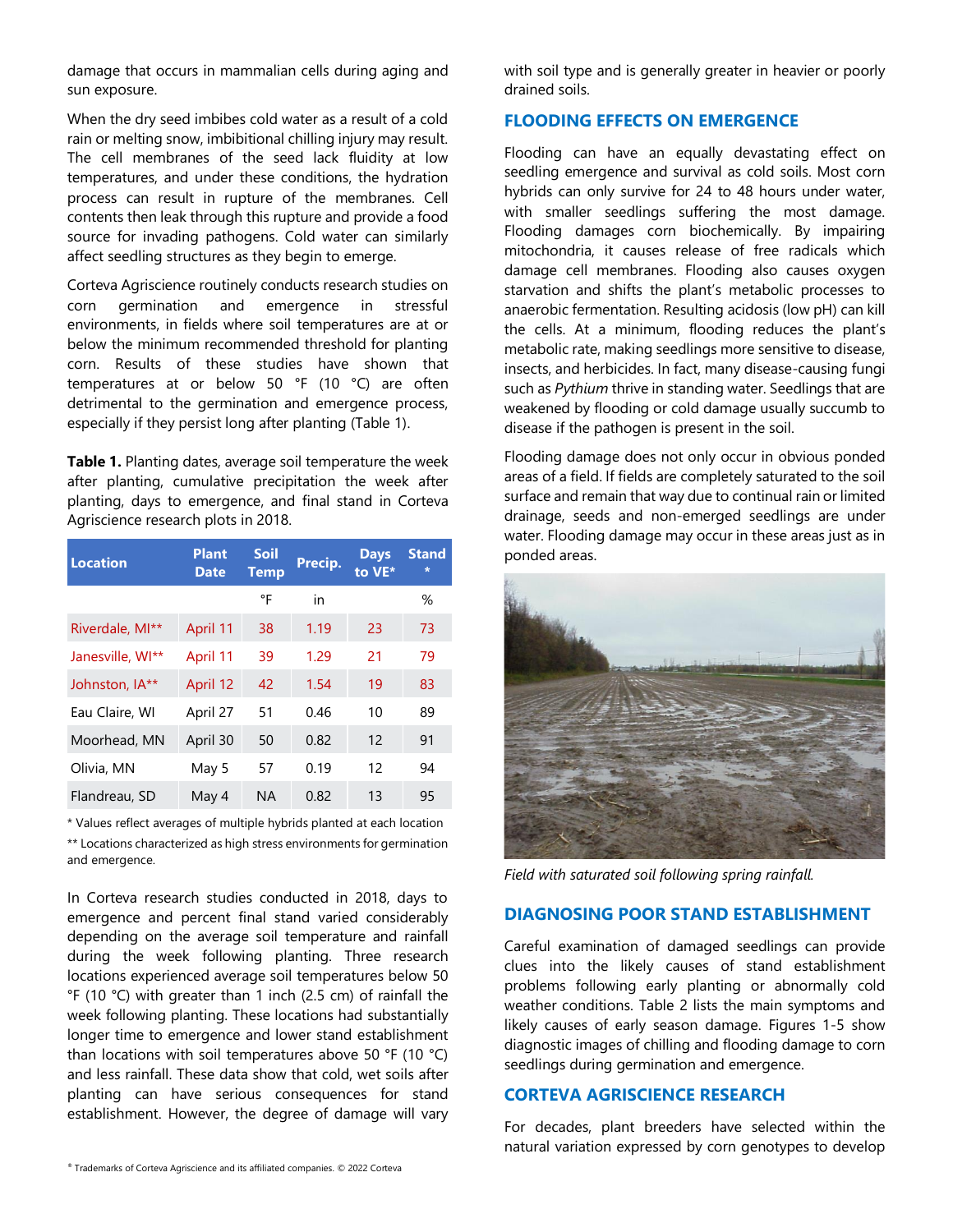hybrids with strong emergence and vigor characteristics under cool soil conditions. In the late 2000's, a new rating was introduced for corn products called stress emergence. Stress emergence is a measure of the genetic ability or potential to emerge in the stressful environmental conditions of cold, wet soils or short periods of severe low temperatures, relative to other products. Ratings of 7 to 9 indicate very good potential to establish normal stands under such conditions; a rating of 5 or 6 indicates average potential to establish normal stands under moderate stress conditions; and ratings of 1 to 4 indicate the product has below-average potential to establish normal stands under stress and should not be used if severe cold conditions are expected immediately after planting. Stress emergence is not a rating for seedling disease susceptibility, early growth, or speed of emergence.

Corteva research scientists are continuing to work to improve early season corn performance through conventional and molecular breeding, as well as through rigorous testing of research and commercial hybrids. By identifying molecular markers and pathways associated with superior cold germination, Corteva researchers are beginning to develop an understanding of the genetic basis of stress emergence. This knowledge should eventually lead to even stronger early-season performance in elite corn products.

| <b>Symptom</b>                                               | <b>Likely Cause</b>                             | <b>Result</b>                                                       |
|--------------------------------------------------------------|-------------------------------------------------|---------------------------------------------------------------------|
| Stubby coleoptiles<br>Leaves emerging<br>prematurely         | Imbibitional<br>chilling or cold<br>damage      | Death, unless<br>unprotected leaf<br>reaches the surface            |
| Brown tissue<br>behind root tip<br>Adventitious roots        | Chilling damage<br>Flooding                     | Chance for survival<br>unless shoot<br>meristem is<br>damaged       |
| Leafing<br>underground<br>Leaves growing<br>along soil crust | Mechanical<br>damage<br>Soil crusting           | Usually death, as<br>seedlings lose<br>ability to penetrate<br>soil |
| Corkscrew<br>mesocotyl or<br>coleoptile                      | Temperature<br>fluctuations<br>Herbicide injury | Seedling death                                                      |
| Fused coleoptile<br>or bursting on<br>side                   | Cold damage<br>Genetic tendency                 | Seedling death                                                      |
| Rotted seed or<br>mesocotyl<br>Spotty wilting                | Seedling disease                                | Seedling death or<br>stunting                                       |
| <b>Bleached leaves</b>                                       | Herbicide or cold<br>injury                     | Seedlings can grow<br>out of it unless<br>impairment of             |

**Table 2.** Corn seedling symptoms and likely causes.

|              |               | photosynthesis is<br>extensive |
|--------------|---------------|--------------------------------|
| Pruned roots | Insect damage | Weak seedlings,<br>wilting     |
|              |               |                                |



**Figure 1.** Imbibitional chilling and cold injury. Note clubshaped coleop-tile and leafing out under-ground.

### **Figure 2.**

**Corkscrew** mesocotyl growth. Can be caused by cold soils, extreme soil temperature fluctuations, or soil crusting.

# **Figure 3.** Fused coleoptile / bursting on the side caused by cold injury.

® Trademarks of Corteva Agriscience and its affiliated companies. © 2022 Corteva